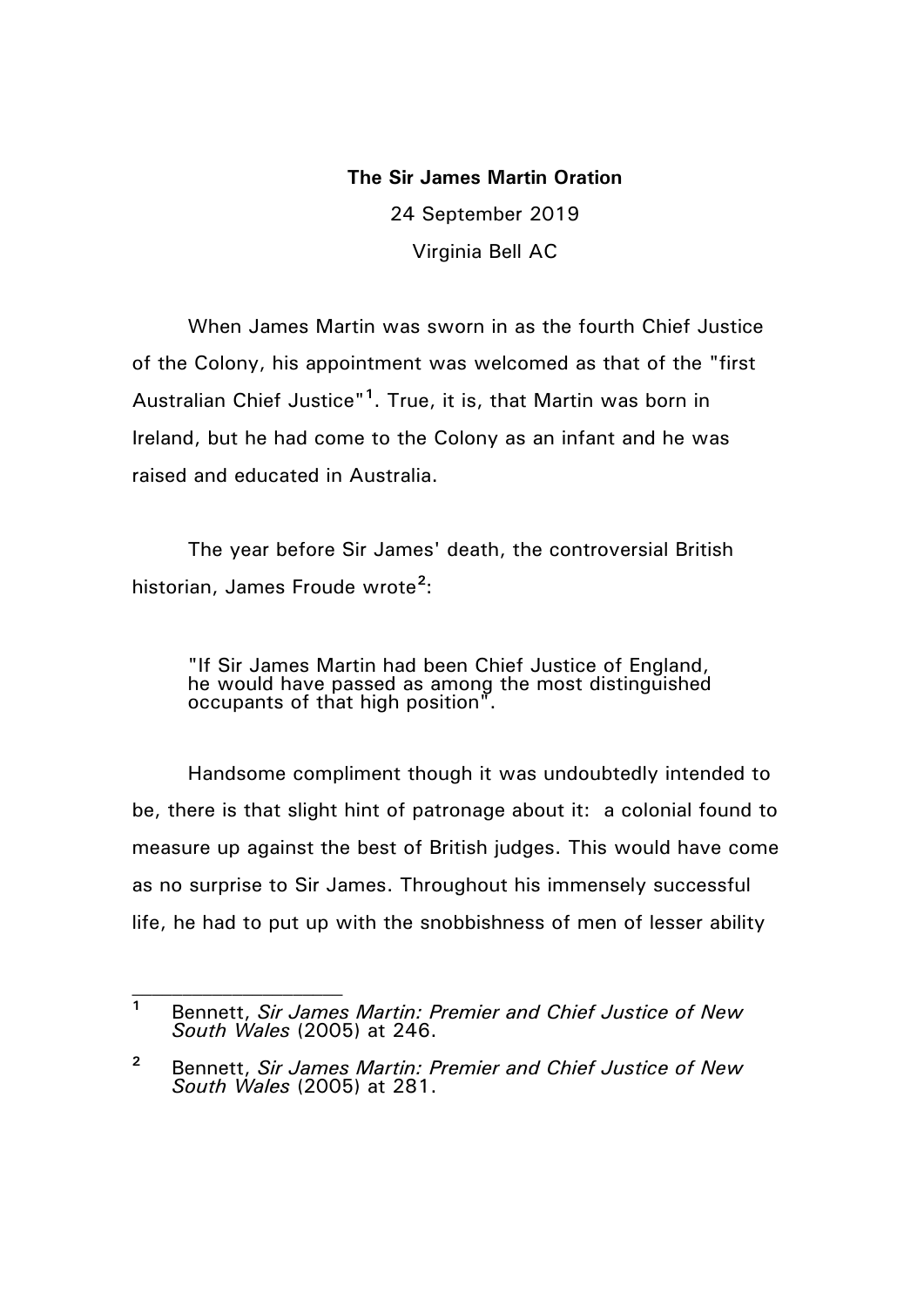who considered themselves his superior because they had the benefit of having been schooled at the Inns of Court**[3](#page-1-0)** .

Infuriating as these slights must have been, Sir James Martin did not consider himself in any respect wanting. At the time he took up his appointment as Chief Justice of New South Wales, James Martin was the undoubted leader of the Colonial Bar and he knew it. He was a widely read man of rare ability who recognised that he had had the benefit of an excellent education at the forerunner of Sydney Grammar School, William Cape's Sydney College**[4](#page-1-1)** .

At the age of eighteen, Martin's collection of essays, "The Australian Sketchbook", was published**[5](#page-1-2)** . Martin believed, incorrectly, that it was the first literary work by an individual educated in Australia**[6](#page-1-3)** . And he was proud to lay claim to that distinction. Thanks to the National Library's splendid "Trove" website, "The Australian Sketchbook" is online and the quality of the education that James Martin received at William Cape's College is on display. Wordsworth was still alive when Martin was writing; this

<span id="page-1-2"></span>**<sup>5</sup>** Martin, *The Australian Sketchbook* (1838).

<span id="page-1-0"></span>**<sup>3</sup>** Bennett, *Sir James Martin: Premier and Chief Justice of New South Wales* (2005) at 29-30.

<span id="page-1-1"></span>**<sup>4</sup>** Bennett, *Sir James Martin: Premier and Chief Justice of New South Wales* (2005) at 6, 75.

<span id="page-1-3"></span>**<sup>6</sup>** Martin, *The Australian Sketchbook* (1838) at vii. See Bennett, *Sir James Martin: Premier and Chief Justice of New South Wales* (2005) at 9.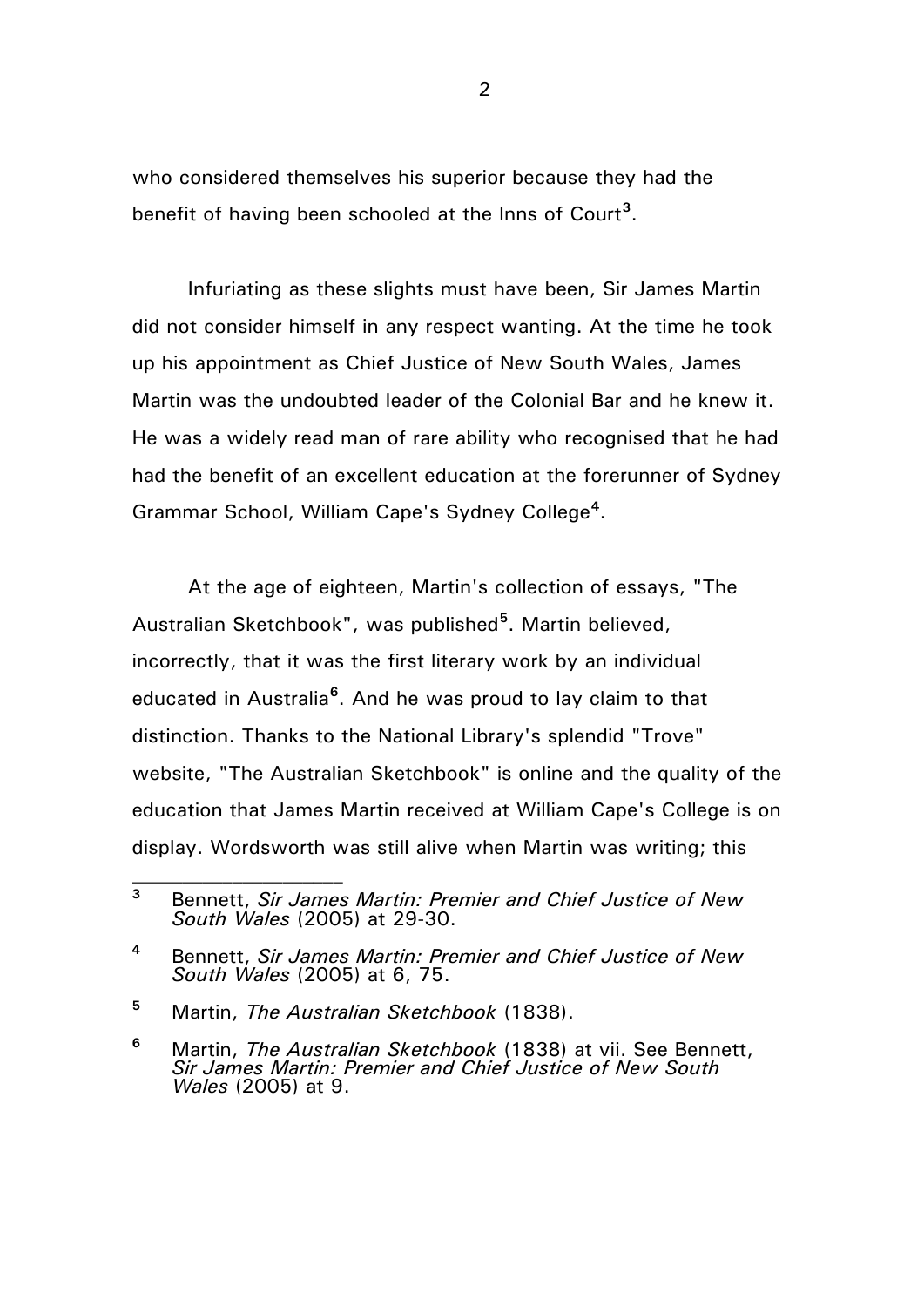was the age of the Romantics, when writers and artists were in awe of the power of nature. Martin was imbued with an acute appreciation of the beauty of New South Wales. There is not a hint that he pined for the Motherland. England, Ireland and America could justly boast of their lakes, their mountains, and their rivers, he wrote, but not one among them could surpass the enchanting beauty of Bondi Bay**[7](#page-2-0)** .

As his career flourished, Martin purchased *Clarens*, a Georgian residence in Wylde Street, Potts Point**[8](#page-2-1)** . Under Martin's ownership, *Clarens* featured a splendid library housing his extensive collection of rare and valuable books<sup>[9](#page-2-2)</sup>. But its true glory was its garden, the "most spectacular ... maritime Italianate garden with Classical embellishments ever built in Australia"**[10](#page-2-3)**. It was filled with exotic trees and shrubs imported from around the world**[11](#page-2-4)**. This is where the Lysicrates monument had its first home. Sculptures and ornamental vases adorned terraces leading down to a bathing house

<span id="page-2-0"></span>**<sup>7</sup>** Martin, *The Australian Sketchbook* (1838) at 180.

 $\mathcal{L}_\text{max}$ 

<span id="page-2-1"></span>**<sup>8</sup>** Bennett, *Sir James Martin: Premier and Chief Justice of New South Wales* (2005) at 121.

<span id="page-2-2"></span>**<sup>9</sup>** Bennett, *Sir James Martin: Premier and Chief Justice of New South Wales* (2005) at 307.

<span id="page-2-3"></span>**<sup>10</sup>** Thorp, *Excavations at HMAS Kuttabul (former Clarens Gardens)*, Archaeological Report (1987) at 11.

<span id="page-2-4"></span>**<sup>11</sup>** Bennett, *Sir James Martin: Premier and Chief Justice of New South Wales* (2005) at 307.

3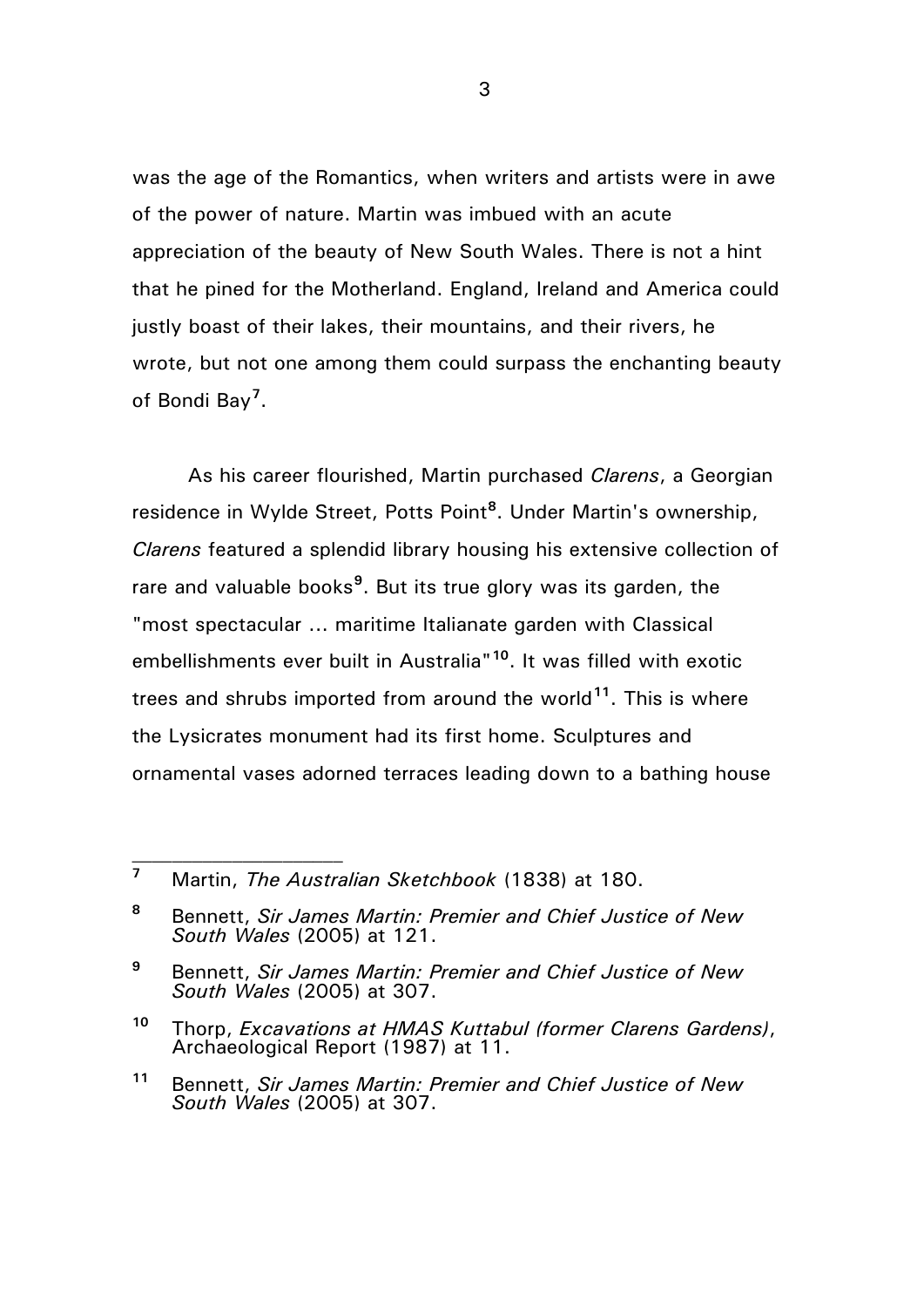at the water's edge. The novelist, Anthony Trollope, described the garden at *Clarens*, falling down to the sea, as "like a fairyland"**[12](#page-3-0)**.

The Navy acquired *Clarens* during World War II and, in a rare lapse of taste for the senior service, pulled it down and replaced it with the particularly unlovesome 1960s redbrick edifice that forms part of HMAS Kuttabul**[13](#page-3-1)**. In yet a further insult in recent years, evidencing the Americanisation of our culture, HMAS Kuttabul has affixed a large sign at its entry, reading "Safe Base Charlie". To observe that progress is not always linear does not really capture the loss.

The remarkable career of James Martin was mirrored by that of Sir William Charles Windeyer, his junior by some fourteen years. Windeyer was born in London, and like Martin, he arrived in the Colony as an infant and was educated here. He, too, went to William Cape's College and then to the Kings School. He was in the first cohort of graduates from Sydney University. Windeyer also enjoyed a distinguished career at the Colonial Bar and in politics. He was appointed to the Supreme Court in 1879, at a time when Martin was Chief Justice. The two appear to have been on good terms and more

<span id="page-3-0"></span>**<sup>12</sup>** Bennett, *Sir James Martin: Premier and Chief Justice of New South Wales* (2005) at 121.

<span id="page-3-1"></span>**<sup>13</sup>** Thorp, *Excavations at HMAS Kuttabul (former Clarens Gardens)*, Archaeological Report (1987) at 10.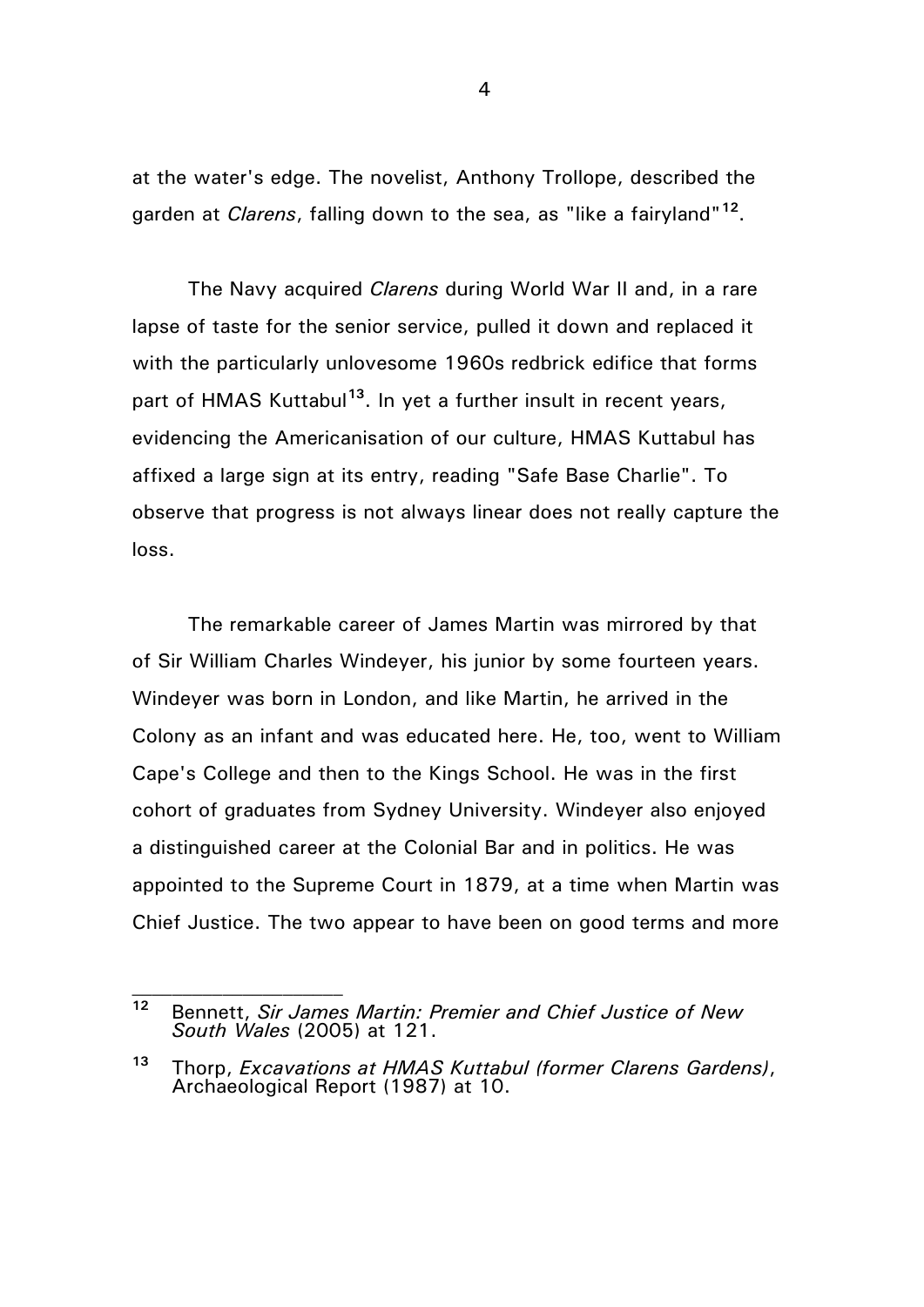than once collaborated in joint judgments. In attitude, they were, however, very different men.

James Martin was socially conservative. As a member of the Legislative Assembly, he had opposed the introduction of a Matrimonial Causes Bill out of concern that it would import the excesses of the French Revolution; revolutionaries, it appears, were apt to see the marriage tie as of no moment, and Sir James feared for the Colony were it to go down that path**[14](#page-4-0)**.

This was the height of the Victorian era when it was considered that information about birth control, if made available to the public, would have a corrupting influence on society. A man named Thomas Walker was prosecuted in the old Water Police Court in Phillip Street for an offence under the *Obscene Publications Prevention Act 1880* (NSW)**[15](#page-4-1)**, arising out of his possession of diagrams depicting the male and female anatomy**[16](#page-4-2)**. Walker used them to illustrate his public lectures on techniques of birth control. Walker appealed against his conviction to the Supreme Court. His appeal succeeded because the information did not contain a material averment. Nonetheless, Chief Justice Martin made clear his view

<span id="page-4-0"></span>**<sup>14</sup>** "New South Wales Parliament, Legislative Assembly", *The Sydney Morning Herald* (Sydney, 26 March 1870) 4.

<span id="page-4-1"></span>**<sup>15</sup>** 43 Vict No 24.

<span id="page-4-2"></span>**<sup>16</sup>** *Bremner v Walker* (1885) 6 LR (NSW) 276.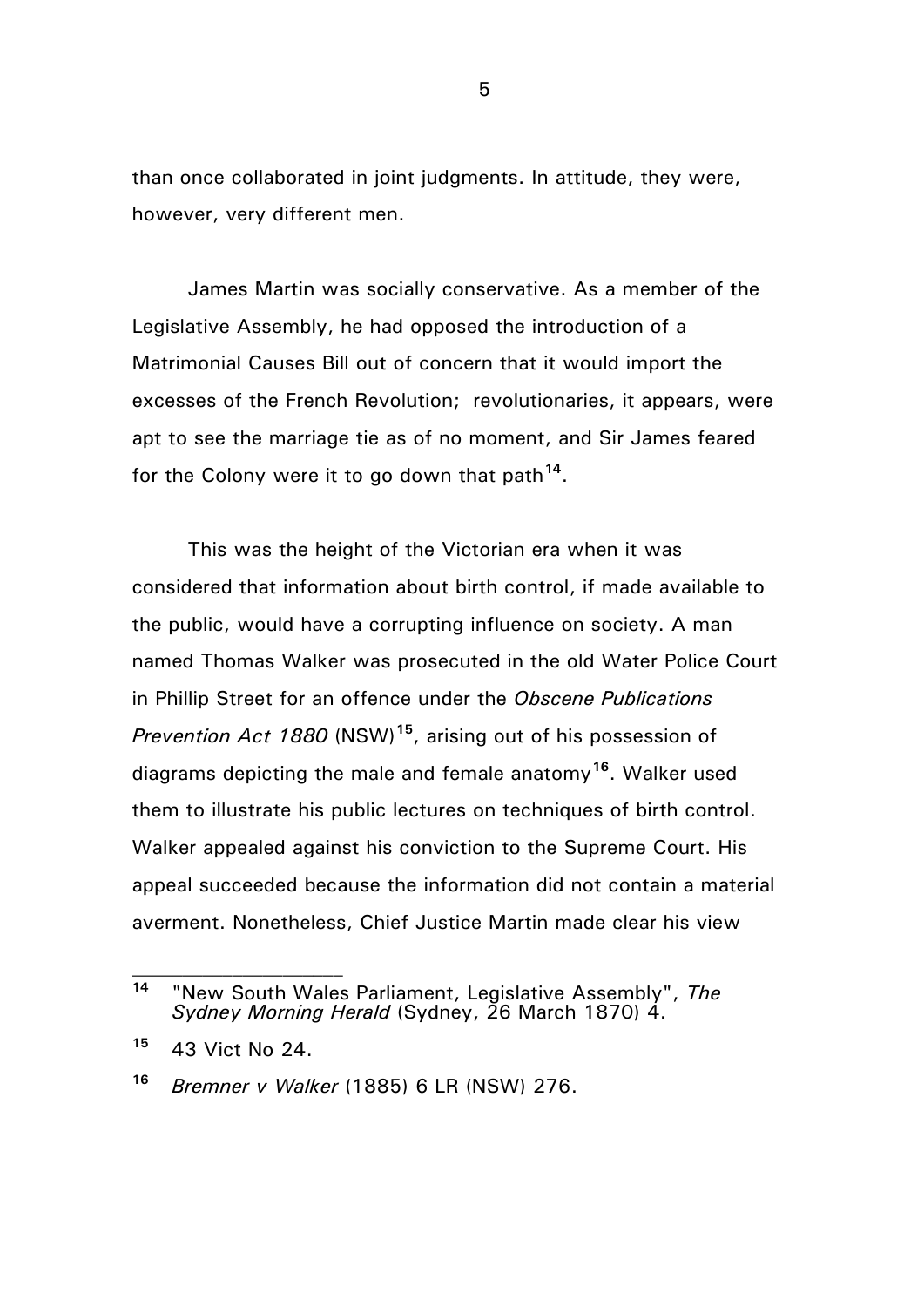that exhibiting drawings of this kind for gain was a serious offence. It was one thing for a professional man to give lectures on physiology and quite another to make the same information available to the public at large. Contrary to Walker's claim to be doing no harm, Chief Justice Martin considered that he was doing the utmost harm to society**[17](#page-5-0)**. Whether Lady Martin shared her husband's views on this topic is unknown. During their marriage, she gave birth to 16 children. It was not an entirely happy union, and in later years they lived apart**[18](#page-5-1)**.

Sir William Windeyer had the good luck to enjoy a happy domestic life**[19](#page-5-2)**. His wife, Mary, was one of the notable feminists of the late nineteenth century. She was the inaugural President of the New South Wales Womanhood Suffrage League**[20](#page-5-3)**. Sir William supported her in all that she did. His most famous judgment, *Ex parte Collins***[21](#page-5-4)**, bears the mark of Lady Windeyer's influence. William Collins, a young secularist and free-thinker, was charged with

<span id="page-5-4"></span>**<sup>21</sup>** (1888) 9 LR (NSW) 497.

 $\mathcal{L}_\text{max}$ 

6

<span id="page-5-0"></span>**<sup>17</sup>** *Bremner v Walker* (1885) 6 LR (NSW) 276 at 283.

<span id="page-5-1"></span>**<sup>18</sup>** Bennett, *Sir James Martin: Premier and Chief Justice of New South Wales* (2005) at 121.

<span id="page-5-2"></span>**<sup>19</sup>** Ritter and Windeyer, *William & Mary Windeyer* (2016) at 230- 331.

<span id="page-5-3"></span>**<sup>20</sup>** Ritter and Windeyer, *William & Mary Windeyer* (2016) at 230- 231.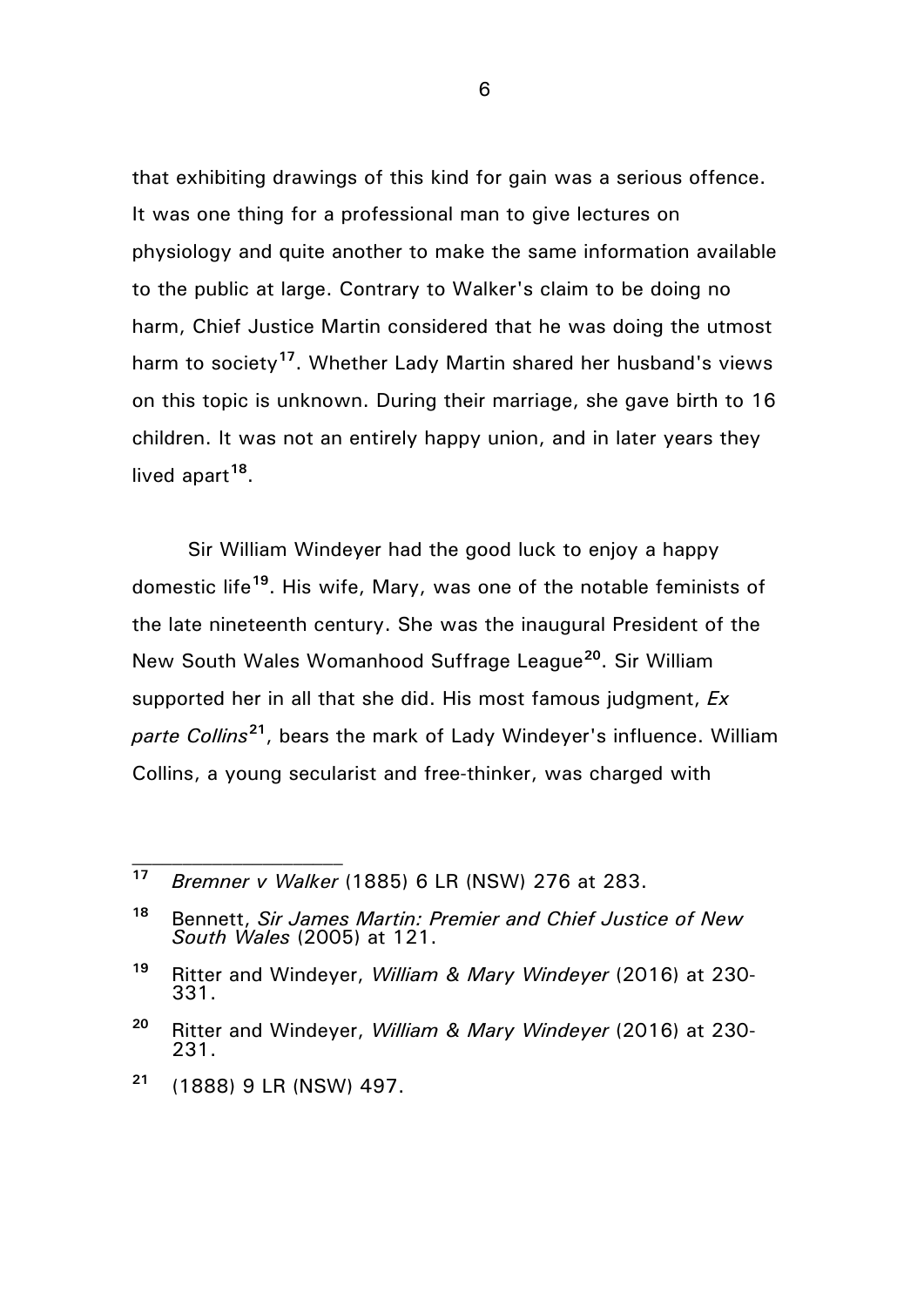distributing Annie Besant's pamphlets on family planning**[22](#page-6-0)**. He was convicted by the Stipendiary Magistrate and he applied to the Supreme Court for a writ of prohibition to restrain the magistrate and the informant from further proceeding on the conviction. Justice Windeyer's judgment in *Collins* might well take its place next to Simone de Beauvoir's, *The Second Sex*.

Sir William rejected that any natural function of the human body is obscene in itself. There was nothing unholy or unclean about the natural instincts of man; it was the diseased mind of the "unnaturally living ascetic", with his distorted views of religion, that led to God's handiwork becoming the object of shame and disgust**[23](#page-6-1)**. Sir William asked rhetorically wherein lay the immorality in allowing a woman married to a drunken husband to avail herself of the information in the pamphlet to avert the consequences of her husband's brutal insistence on his marital rights. His riposte to the distinction that Chief Justice Martin had drawn in Thomas Walker's case was to say**[24](#page-6-2)**:

"Information cannot be pure, chaste, and legal in morocco at a guinea, but impure, obscene, and indictable in a paper pamphlet at sixpence. … The time is past

<span id="page-6-0"></span>**<sup>22</sup>** See Woods, *A History of Criminal Law in New South Wales*  (2002) at 391.

<span id="page-6-1"></span>**<sup>23</sup>** *Ex parte Collins* (1888) 9 LR (NSW) 497 at 512.

<span id="page-6-2"></span>**<sup>24</sup>** *Ex parte Collins* (1888) 9 NSWLR 497 at 514-515.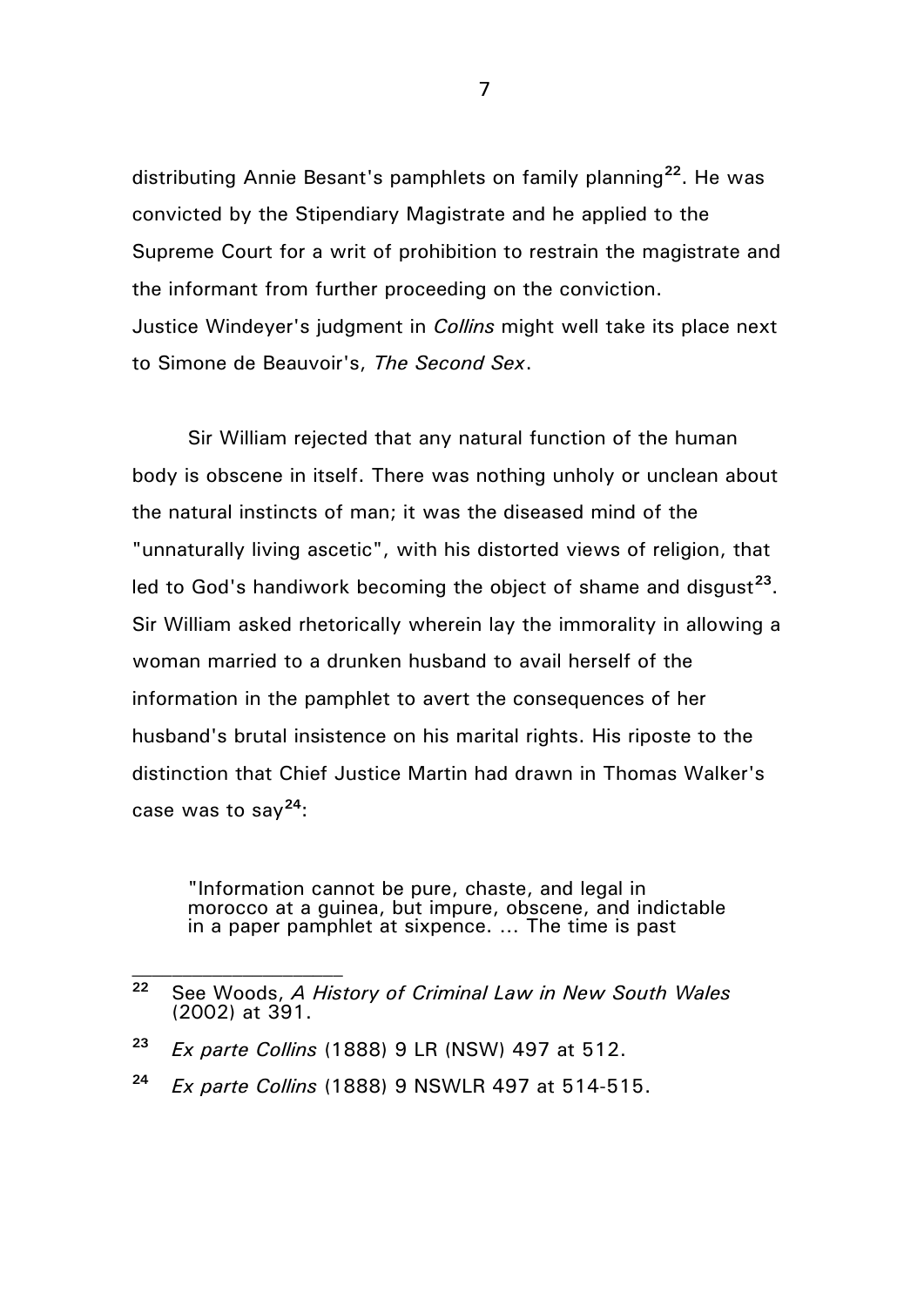when knowledge can be kept as the exclusive privilege of any caste or class."

Notwithstanding his enlightened social views, when it came to the administration of the criminal law, Sir William Windeyer was unforgiving. It has been suggested that his sensitivity to the situation of women, so often the victims of crime, explains the severity of his sentencing**[25](#page-7-0)**. Another explanation may be an incident that occurred when he was a young Crown Prosecutor. Windeyer and defence counsel, William Dalley, were travelling by Cobb & Co coach to the criminal sittings at Forbes when they were held-up by bushrangers. After taking the passengers valuables, the leader of the gang asked the coach driver "Who's them blokes in the top hats?" The driver explained "the little fellow is the lawyer, Dalley, going to defend your pal. The big bloke's Windeyer, out to hang him!" Dalley's watch and money was returned to him with profuse apologies while the robbers seized Windeyer and heaved him bodily into a waterhole**[26](#page-7-1)**.

As a young man Windeyer had been opposed to the death penalty**[27](#page-7-2)**, however he displayed none of this squeamishness as a judge. He imposed the death sentence on all nine young men, only

<span id="page-7-0"></span>**<sup>25</sup>** Ritter and Windeyer, *William & Mary Windeyer* (2016) at 176.

<span id="page-7-1"></span>**<sup>26</sup>** Lehane, *William Bede Dalley* (2007) at 11.

<span id="page-7-2"></span>**<sup>27</sup>** Woods, *A History of Criminal Law in New South Wales* (2002) at 334 fn 27.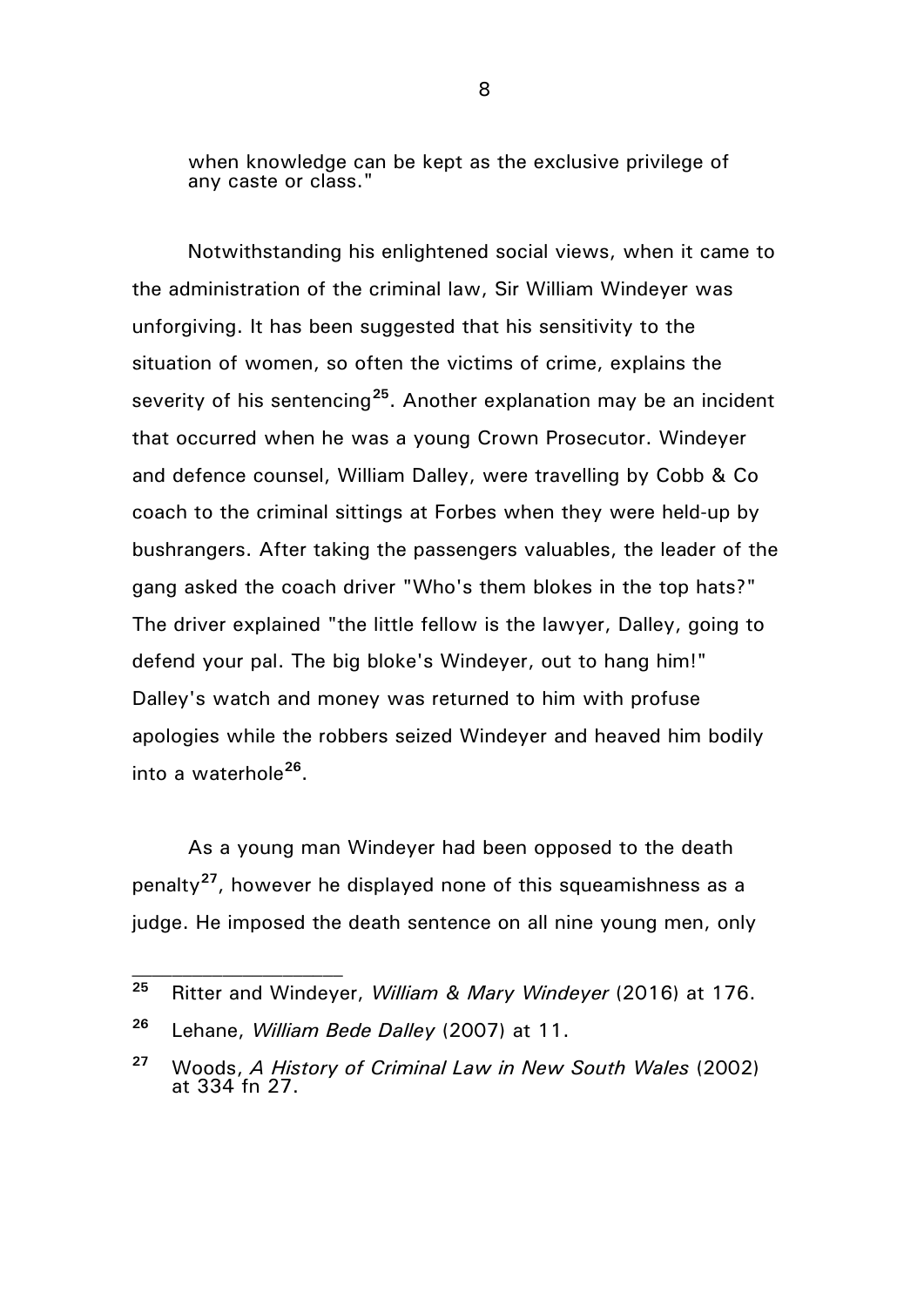one of whom was aged over 20, following their conviction for the rape of a 16-year-old girl at Waterloo. It was a shocking crime that has come to be known as the Mount Rennie outrage. Nonetheless, Justice Windeyer's conduct at the trial was not a model by today's standards; the jury were made to sit for exorbitant periods and the summing-up is said to have left no doubt that all should be convicted**[28](#page-8-0)**.

By contrast, Sir James Martin enjoyed a reputation for patience, fairness and compassion in the administration of criminal justice. He was not in sympathy with the death penalty**[29](#page-8-1)**. At the height of his career at the Bar, he had devoted his considerable energy to urging clemency on behalf of Henry Manns, a young man, who had been convicted of participating in the Eugowra Gold Escort Robbery. Frank Gardiner was the ring-leader of the gang and he had succeeded in fleeing the jurisdiction. It offended Martin's sense of justice that Manns, who was the less morally culpable, should be hanged**[30](#page-8-2)**.

 $\mathcal{L}_\text{max}$ 

9

<span id="page-8-0"></span>**<sup>28</sup>** Gilling, *Frenzy: The Story of the Mount Rennie Outrag*e (2012) at 117, 121-122.

<span id="page-8-1"></span>**<sup>29</sup>** Bennett, *Sir James Martin: Premier and Chief Justice of New South Wales* (2005) at 279-80.

<span id="page-8-2"></span>**<sup>30</sup>** Bennett, *Sir James Martin: Premier and Chief Justice of New South Wales* (2005) at 185.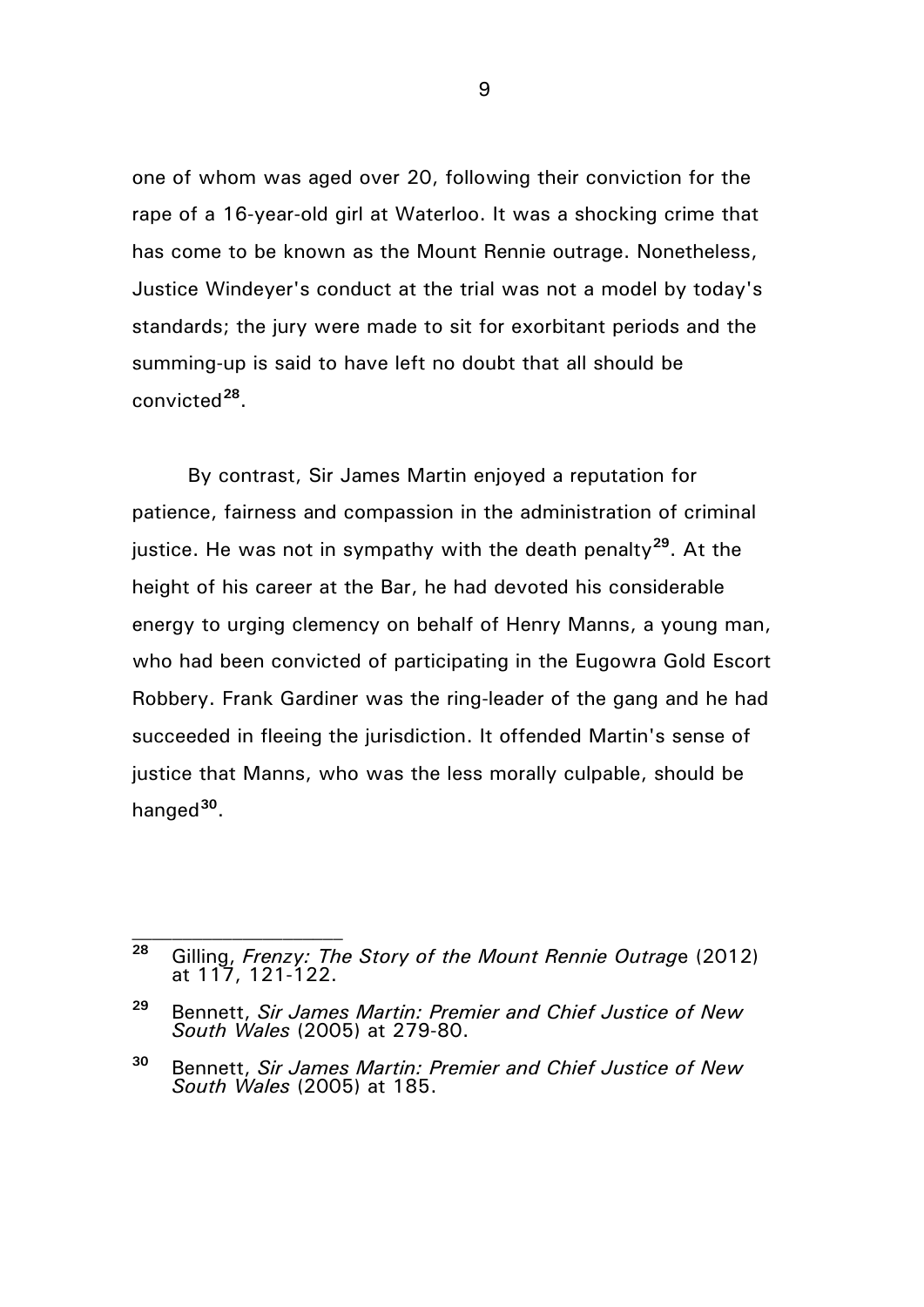On one occasion after he had become the Chief Justice, Sir James was asked to intercede on behalf of a prisoner facing capital punishment. He felt unable to do so in light of his position. But his views on the matter are revealed in a private letter that he wrote to Sir Henry Parkes**[31](#page-9-0)**:

"We do not punish for revenge but to deter and reform. Of course, where we execute, reform is out of the question."

These were not new ideas for Sir James. From his youth he had a belief in the capacity of individuals for reform. In one essay in *The Australian Sketchbook* he sought to depict an exemplar of the good and moral life. The portrait was of a former convict who, under Governor Macarthur's enlightened treatment, had received a grant of land and, having become a landowner, had led a productive, law abiding and contented existence**[32](#page-9-1)**.

Against this background, it is perhaps ironic that it was during Sir James Martin's term as Chief Justice that for the first, and only, time, New South Wales experimented with a scheme of mandatory minimum sentencing for all statutory offences, depriving the sentencing judge of discretion.

<span id="page-9-0"></span>**<sup>31</sup>** Bennett, *Sir James Martin: Premier and Chief Justice of New South Wales* (2005) at 279.

<span id="page-9-1"></span>**<sup>32</sup>** Martin, *The Australian Sketchbook* (1838) at 122-123.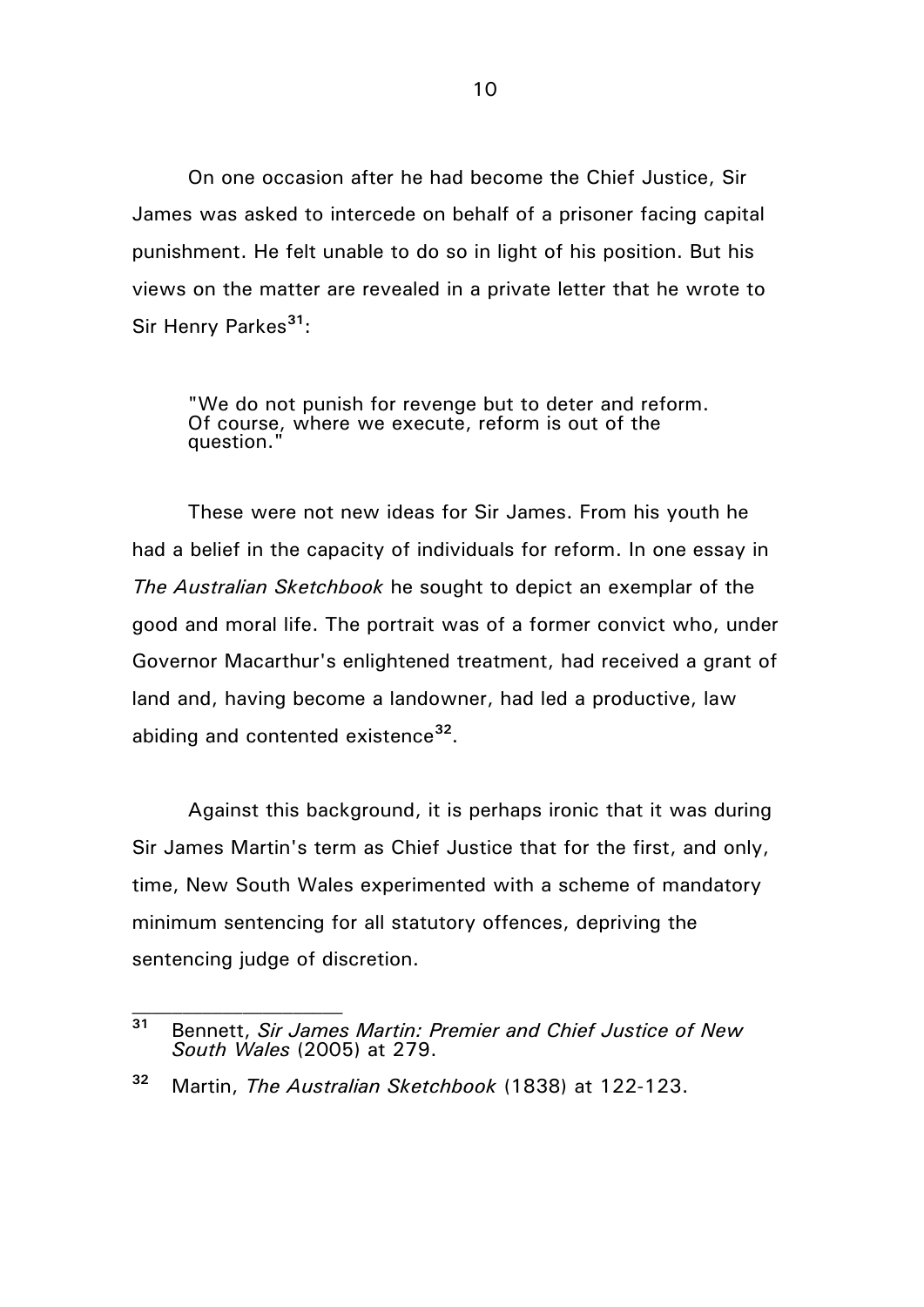Criminal sentencing then, as now, was the aspect of the Supreme Court's work that attracted the most public attention. The *Sydney Morning Herald* had led a campaign attacking the courts for their lenient and inconsistent sentences**[33](#page-10-0)**. Ultimately, this led to the establishment of a Law Reform Commission which produced a draft of what was to become the *Criminal Law Amendment Act 1883*  (NSW)**[34](#page-10-1)** ("the Act"), on which the criminal law of New South Wales remains largely based**[35](#page-10-2)**. As enacted, the Act allocated each offence into one of five categories, each category having a mandatory minimum sentence**[36](#page-10-3)**.

In the second reading speech for the Act, Mr Buchanan urged**[37](#page-10-4)**:

"The curse of the country had been the practice of judges in inflicting light sentences. If it were thought advisable to flog a man, or to inflict any severe punishment for any offence, no discretion ought to be allowed to the judges. … Mr Justice Windeyer seemed to be the only judge who had a proper conception of his duty in this respect...

<span id="page-10-1"></span>**<sup>34</sup>** 46 Vict No 17.

- <span id="page-10-2"></span>**<sup>35</sup>** See Woods, *A History of Criminal Law in New South Wales*  (2002) at 424.
- <span id="page-10-3"></span>**<sup>36</sup>** See Woods, *A History of Criminal Law in New South Wales*  (2002) at 357.
- <span id="page-10-4"></span>**<sup>37</sup>** Woods, *A History of Criminal Law in New South Wales* (2002) at 334.

<span id="page-10-0"></span>**<sup>33</sup>** Woods, *A History of Criminal Law in New South Wales* (2002) at 247, 249.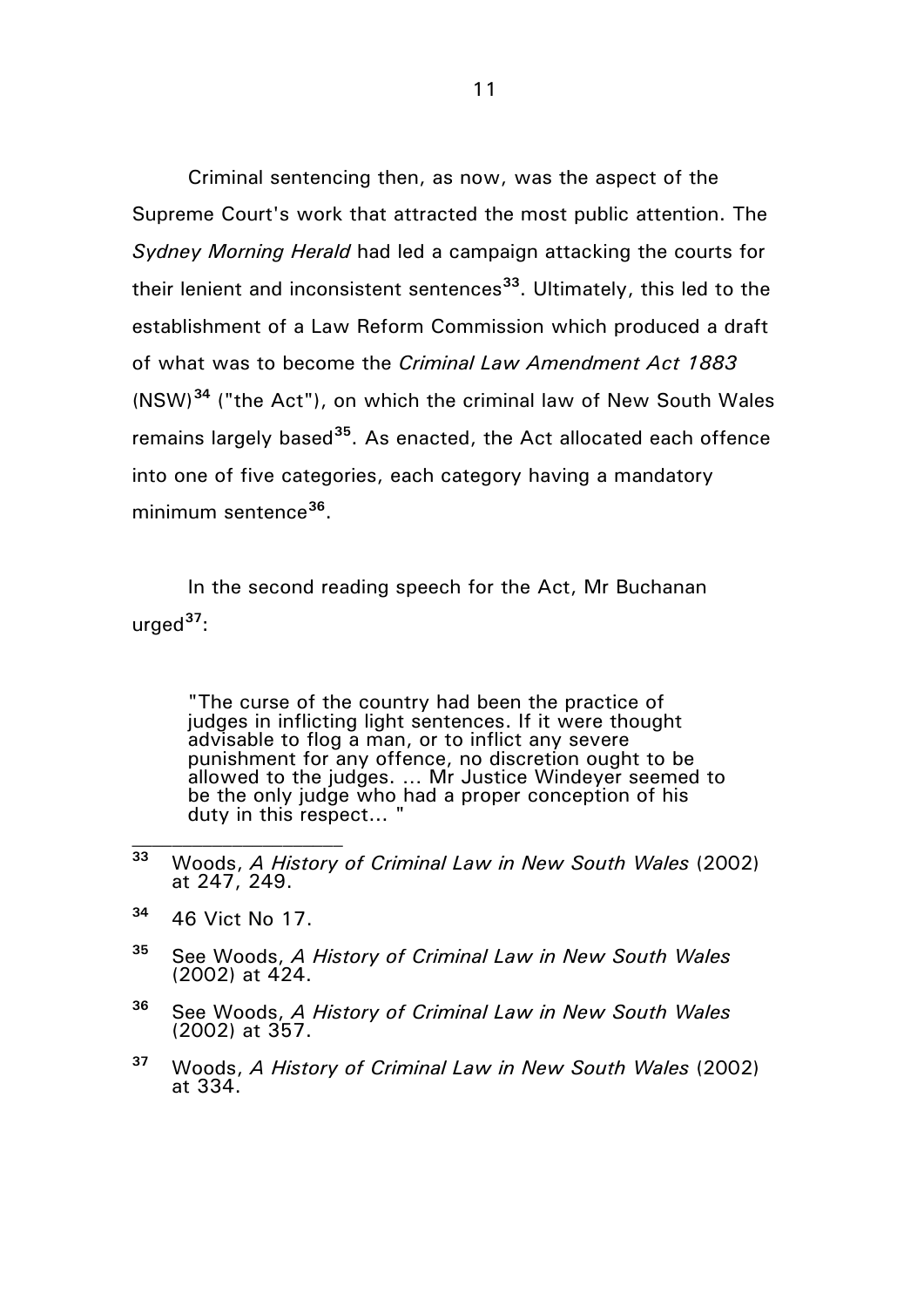The Act became law on 26 April 1883.

The injustice of removing judicial discretion in sentencing quickly became apparent. Within six months of the Act coming into operation, the leader writer of the *Sydney Morning Herald* was singing from a different song sheet. In September 1883, the paper drew attention to the case of Ada Cox, who had been sentenced to 12 months' imprisonment for obtaining 2 shillings under false pretences**[38](#page-11-0)**. The following month, the *Sydney Morning Herald* took up the case of a man sentenced to three years' imprisonment for killing a calf that had been eating his horses' feed. The leader writer observed, "we have had only a short experience of the working of the new system, but it has been long enough to indicate the need for change"**[39](#page-11-1)**. A week later, a public meeting was held in Grafton, at which the townspeople demanded the reversal of mandatory minimum punishments imposed on locals by Mr Justice Windeyer**[40](#page-11-2)**.

The experiment in mandatory minimum sentencing was short-lived. Parliament enacted the *Sentences Mitigation Act 1884*

<span id="page-11-0"></span>**<sup>38</sup>** See Woods, *A History of Criminal Law in New South Wales*  (2002) at 358.

<span id="page-11-1"></span>**<sup>39</sup>** Woods, *A History of Criminal Law in New South Wales* (2002) at 359.

<span id="page-11-2"></span>**<sup>40</sup>** Woods, *A History of Criminal Law in New South Wales* (2002) at 359.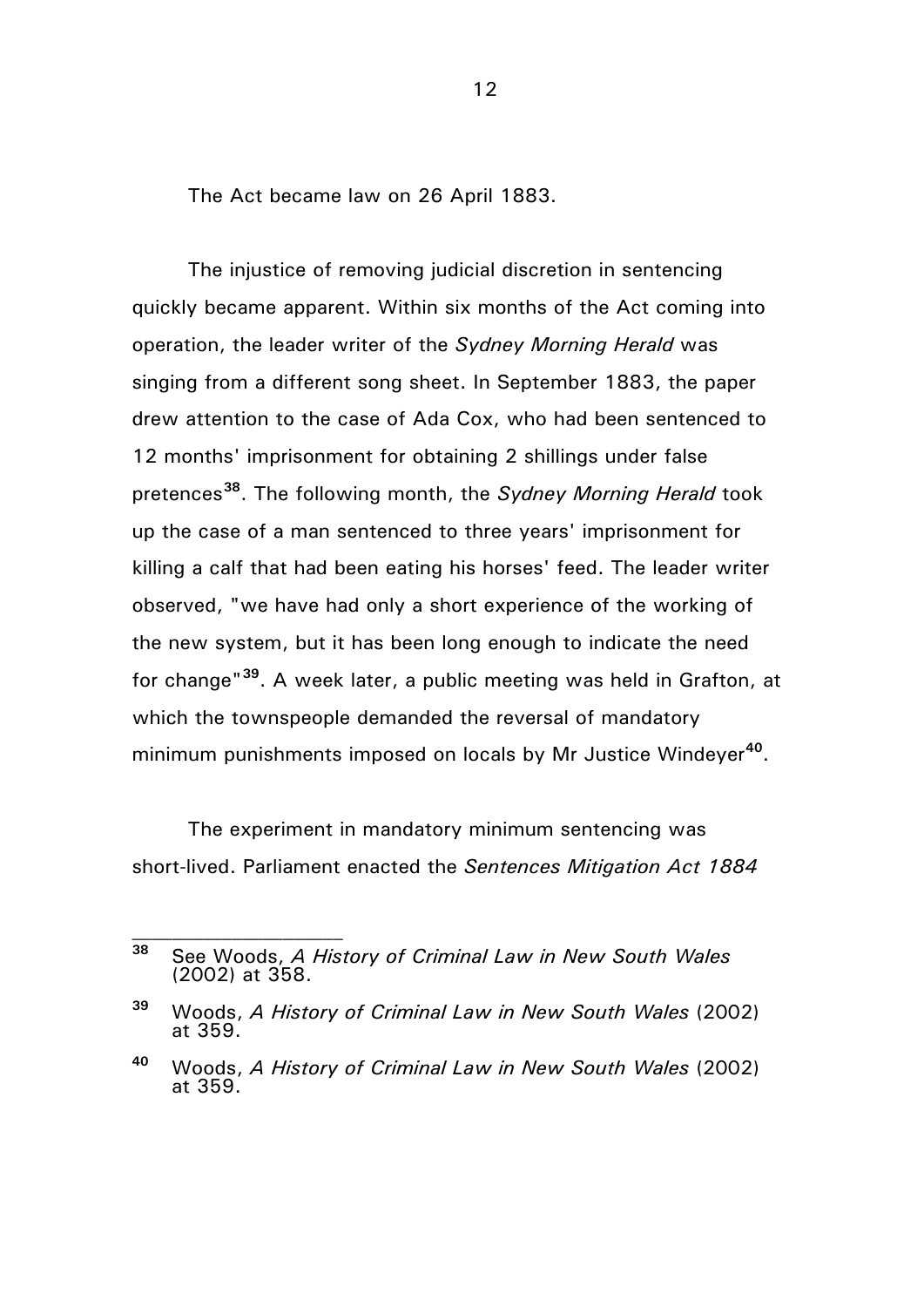(NSW)**[41](#page-12-0)**, which came into force on 22 May 1884. Mandatory minimum sentencing had been the law in New South Wales for a year and three weeks before the experiment was abandoned.

The potential for mandatory minimum sentences to work unjust results in individual cases may be thought obvious. A just system of criminal punishments recognises that the sentence should fit both the offence and the offender. As the High Court explained in a seminal judgment some years ago, sentencing calls for a judgment of experience and discernment, it is not a purely logical exercise. The "troublesome nature" of the discretion reflects the difficulty of giving weight to each of the various, overlapping purposes of punishment: the protection of society; deterrence of the offender and of those who might be tempted to offend; retribution and reform. As the Court aptly put it, they are guideposts to the appropriate sentence but they are guideposts that sometimes point in different directions**[42](#page-12-1)**.

<span id="page-12-0"></span>**<sup>41</sup>** 47 Vict No 18.

<span id="page-12-1"></span>**<sup>42</sup>** *Veen v The Queen [No 2]* (1988) 164 CLR 465 at 474, 476 per Mason CJ, Brennan, Dawson and Toohey JJ.